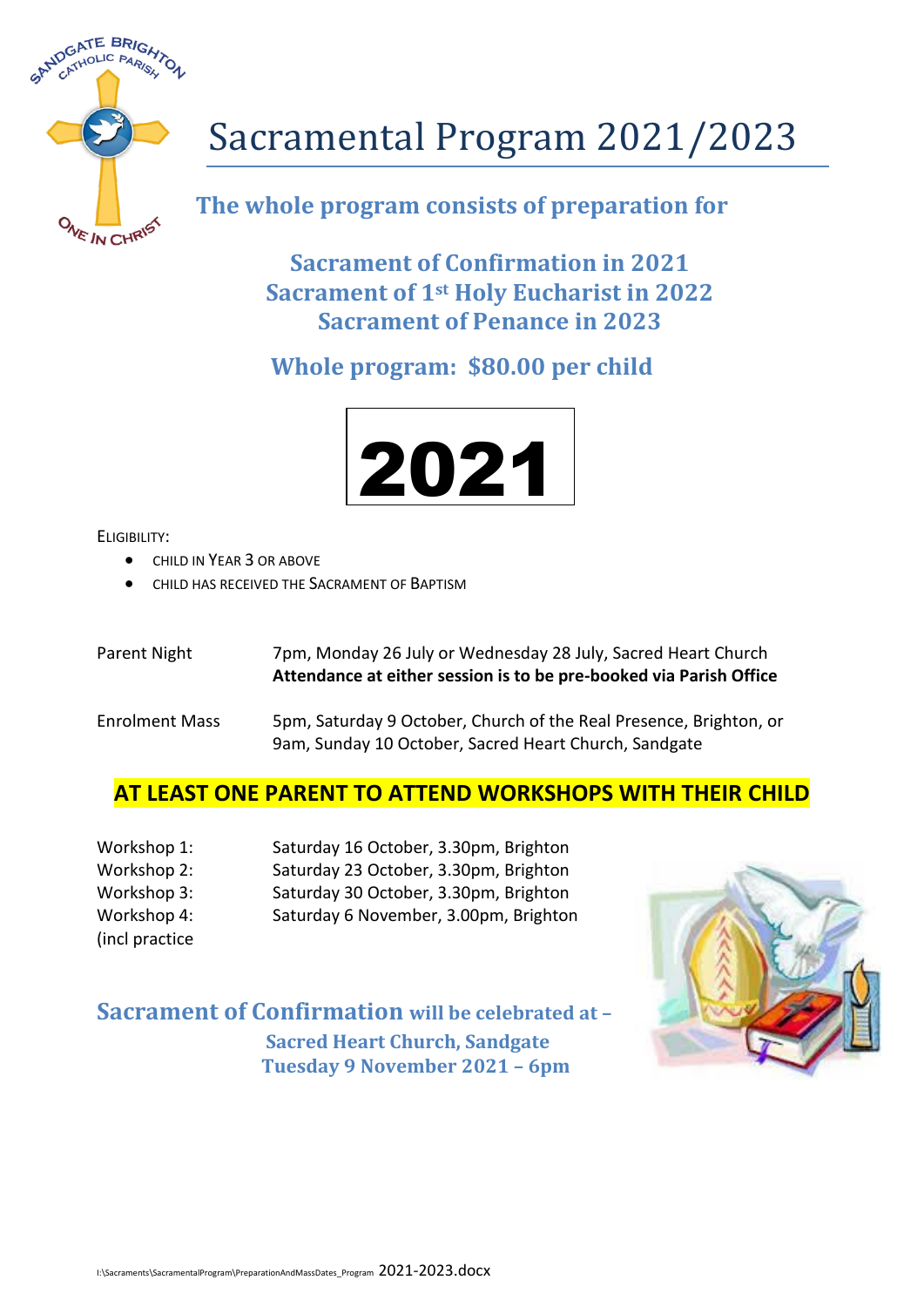

# **Celebration of God's Mercy/1st Holy Eucharist**

#### **ELIGIBILITY:**

- **CHILD IN YEAR 4 OR ABOVE**
- CHILD HAS RECEIVED THE SACRAMENT OF BAPTISM AND THE SACRAMENT OF CONFIRMATION

| Parent Night          | 7pm, Tuesday 26 April or Wednesday 27 April, 2022, Sacred Heart<br>Church                                                     |
|-----------------------|-------------------------------------------------------------------------------------------------------------------------------|
| <b>Enrolment Mass</b> | 5pm, Saturday 7 May, 2022, Church of the Real Presence, Brighton, or<br>9am, Sunday 8 May 2022, Sacred Heart Church, Sandgate |

#### **AT LEAST ONE PARENT TO ATTEND WORKSHOPS WITH THEIR CHILD**

| Workshop 1 | 3.30pm-4.30pm, Saturday 14 May 2022, St Kieran's School Hall |
|------------|--------------------------------------------------------------|
| Workshop 2 | 3.30pm-4.30pm, Saturday 21 May 2022, St Kieran's School Hall |
| Workshop 3 | 3.30pm-4.30pm, Saturday 28 May 2022, St Kieran's School Hall |

# **Celebration of God's Mercy will be celebrated at Sacred Heart Church on Friday, 3 June at 6.30pm.**

| Workshop 4      | 3.00pm - 4.30pm, Saturday 11 June 2022, St Kieran's School Hall |
|-----------------|-----------------------------------------------------------------|
| (incl practice) |                                                                 |



**1st Holy Eucharist Mass 5pm Saturday 18 June 2022, Church of Real Presence, Brighton; or**

**9am Sunday 19 June 2022, Sacred Heart Church, Sandgate**